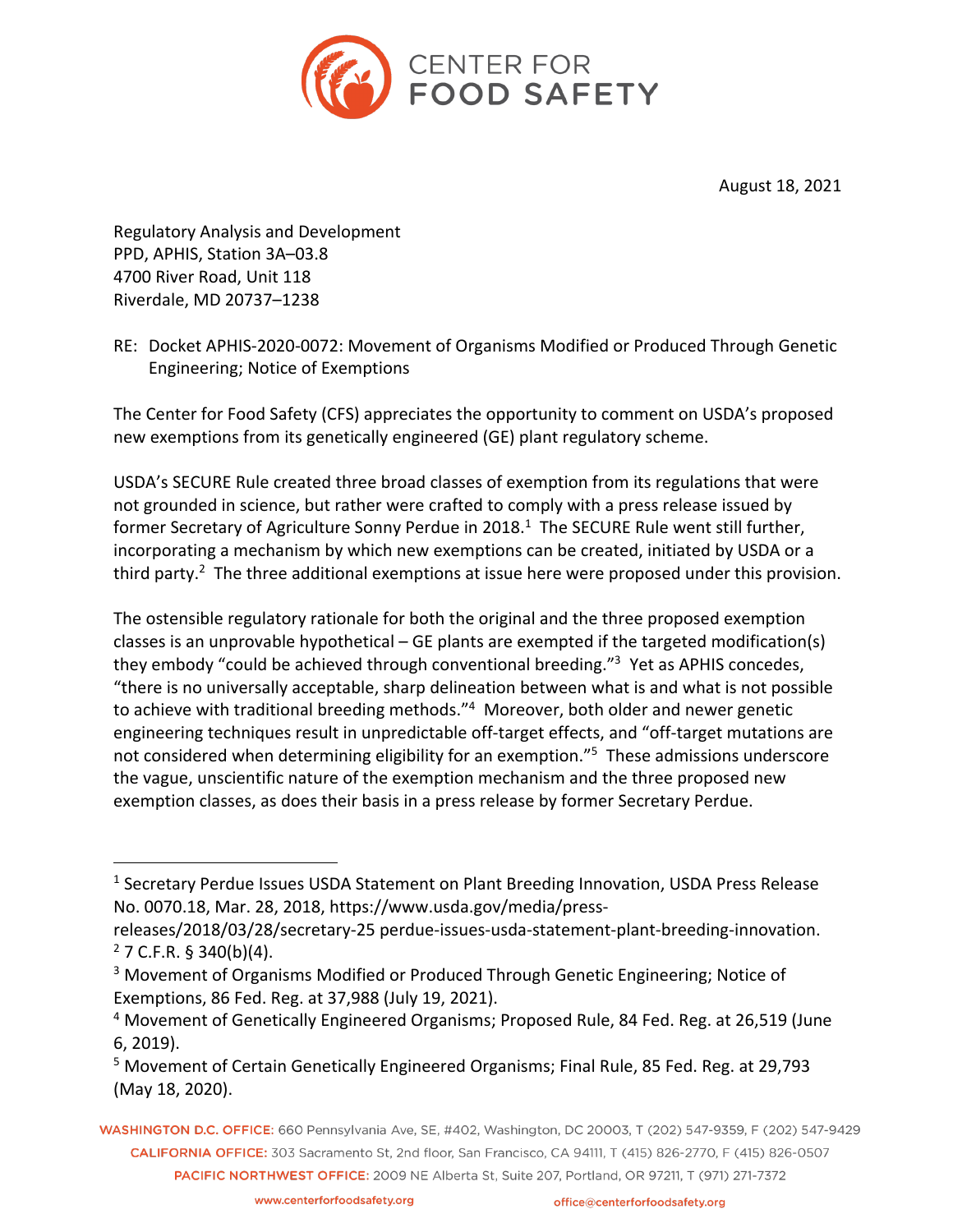By excluding unpredictable off-target effects and mutations from the exemption eligibility test, unique GE plant events that could not have been developed conventionally are exempted, on the grounds that the "targeted" DNA modifications they exhibit are "similar and functionally equivalent to modifications that commonly occur within conventional breeding..."<sup>6</sup> This begs several questions. Are off-target effects of concern? And does the ability to generate targeted modifications that are "similar" to modifications achieved with conventional methods even relevant to APHIS's regulatory mission under the Plant Protection Act?

First, there is still very little research into off-target effects in plants developed with geneediting techniques such as CRISPR-Cas9, especially in comparison to their use in biomedical applications.<sup>7</sup> As a result, "uncertainty remains regarding unanticipated genome-wide effects that may be missed," and "the potential for unanticipated downstream effects from off-target mutations is an important regulatory consideration for agricultural applications" of this technology.8

Because of similar unpredictable and unintended effects in plants developed with older genetic engineering techniques, the U.S. Food and Drug Administration (FDA) has recognized that GE plants may harbor novel toxins or allergens, contain elevated levels of native plant toxins, or reduced levels of important nutrients. $9$  There is no reason to believe gene-edited plants, including those covered by the proposed exemptions, would not have these or entirely other adverse effects.

Even the intended, on-target modifications in exempted GE plants could trigger changes that are cognizable under the Plant Protection Act. Two of three exemption classes cover geneedited plants with contiguous DNA deletions *of any size*, and one also exempts GE plants with deletions of any size combined with insertion of DNA in the absence of a repair template.<sup>10</sup> (86 Fed. Reg. at 27,989). This could mean eliminating hundreds or even thousands of genes and their associated protein products, and/or the critical regulatory functions of non-protein-coding DNA, disrupting cellular metabolism in profound and unpredictable ways.

Such impactful modifications could increase the toxicity of an exempted GE plant, render it more weedy, or cause other changes cognizable under the broad authorities granted to USDA under the Plant Protection Act (PPA).

APHIS should devote its energies to regulation of all GE plants to comply with the PPA, rather than engage in making fruitless, irrelevant and hypothetical comparisons of the molecular nuances of the products of genetic engineering versus "conventional" breeding. We would also note that the primary "conventional" comparators in these exercises are plants generated by

<sup>6</sup> 86 Fed. Reg. at 37,988.

 $<sup>7</sup>$  JD Wolt, K Wang, D Sashital and CJ Lawrence Dill, Achieving Plant CRISPR Targeting that Limits</sup> Off-Target Effects, 9 The Plant Genome doi: 10.3835/plantgenome2016.05.0047. <sup>8</sup> *Id.*

<sup>&</sup>lt;sup>9</sup> FDA, Statement of Policy: Foods Derived From New Plant Varieties; Notice, 57 Fed. Reg. 22,984, 22,986-87 (May 29, 1992).

<sup>10</sup> 86 Fed. Reg. at 37,989.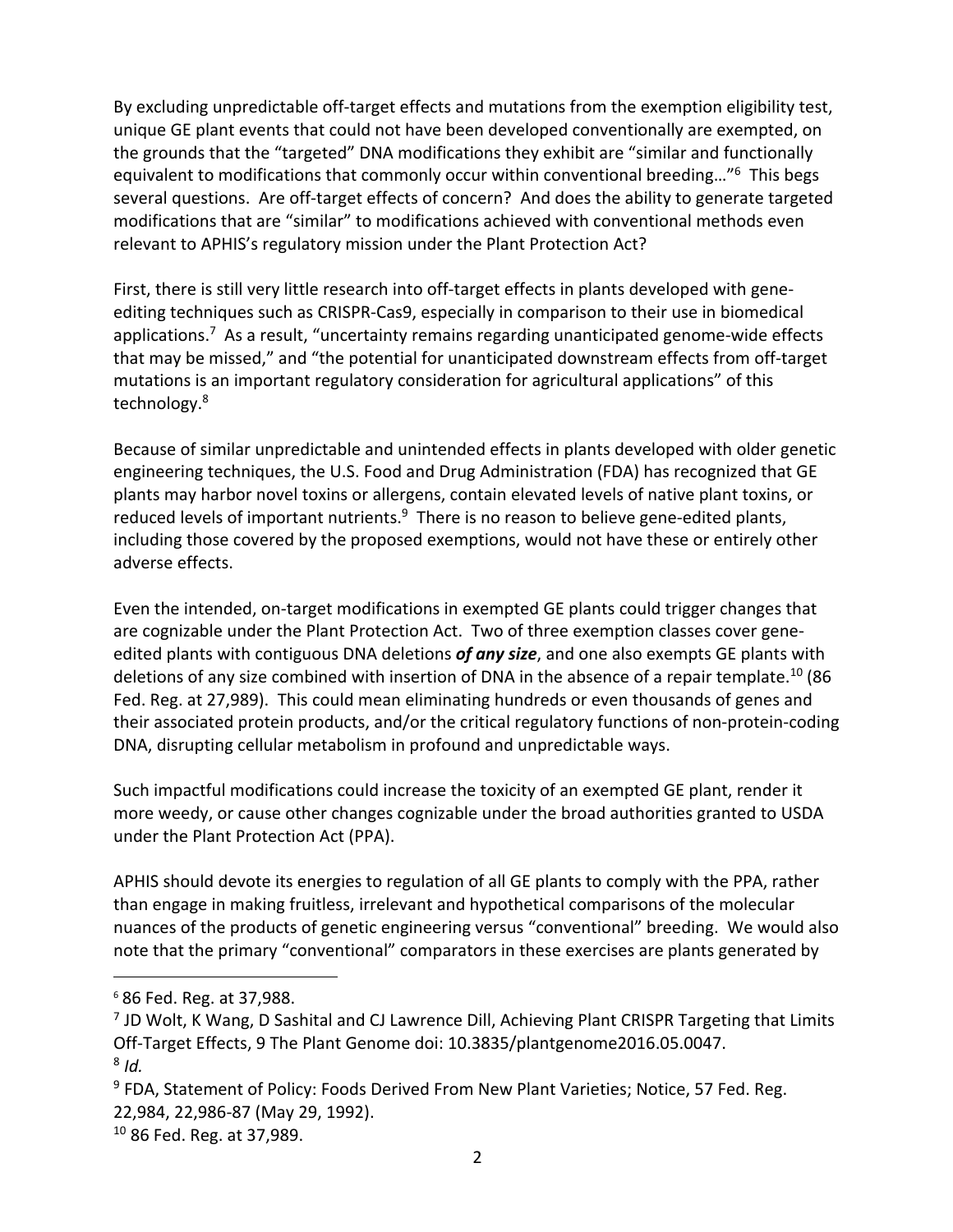wholesale mutagenesis of crop genomes via irradiation or chemicals, followed by back-crossing in an attempt to eliminate the majority of deleterious ones.<sup>11</sup> These mutagenesis techniques are little-used today, and to the extent they are used, should be regulated as well.

On a practical level, too, the new exemption classes would result in far more GE plants that escape regulation by USDA, which means their outdoor cultivation could take place without the gene confinement measures formerly required for most GE plants. This in turn will inevitably lead to more frequent gene flow from GE plants to commercial crops, and rejection of contaminated supplies by domestic or foreign buyers in GE-sensitive markets.

Because GE plants developers "self-determine" the regulatory status of their products, there is no mechanism by which they are even required to inform USDA or anyone else of the nature of their "self-exempted" products, much less the scope (acreage) or locations of their cultivation. USDA will thus be ill-equipped to respond to market disruptions created by these self-exempted GE plants.

USDA is well aware of these problems. These concerns are not ours alone, but are shared by major grain handlers, exporters and others in food supply chain. The National Grain and Feed Association (NFGA) and the North American Export Grain Association (NAEGA) recently told USDA of their grave concerns regarding the market risks posed by new GE crops exempted under the SECURE Act on precisely these grounds:

"Technology providers soon will be granted the ability to "self-determine" whether their plant is exempt from APHIS regulatory oversight. This regulatory decision comes without any obligation for the technology provider to notify the agency, the marketplace or consumers about the event being commercialized." $^{12}$ 

NGFA/NAEGA chided USDA for ignoring the advice of "more than a dozen trade associations representing technology providers, bakers, food companies, processors, grain handlers, millers and consumers" to require pre-market notification to APHIS of a genetically engineered/geneedited plant that is exempted from its regulations to help "alleviate trade concerns and promote[] consumer trust."<sup>13</sup>

In response to such concerns, USDA has stuck its head in the sand. First, USDA continues to pretend that the only market risks posed by self-exempted GE crops is to "organic and other non-GE crops."14 In fact, many past debacles have involved experimental GE crops contaminating supplies of *approved GE crops* (or of mixed GE and conventional crops), as well as non-GE and organic supplies. USDA knows this fact, of course, but chooses to ignore it in favor of a false framing that pits biotech agriculture as a whole against producers who eschew

<sup>11</sup> *Id.,* see references in footnotes 2 to 5.

<sup>&</sup>lt;sup>12</sup> Comments to USDA regarding BASF Corporation; Petition for a Determination of Nonregulated Status for Plant-Parasitic Nematode-Protected and Herbicide Resistant Soybean, July 27, 2020. https://www.regulations.gov/search/comment?filter=APHIS-2020-0023-0011.  $13$  *Id.* 

<sup>14</sup> 85 Fed. Reg. at 29,799.